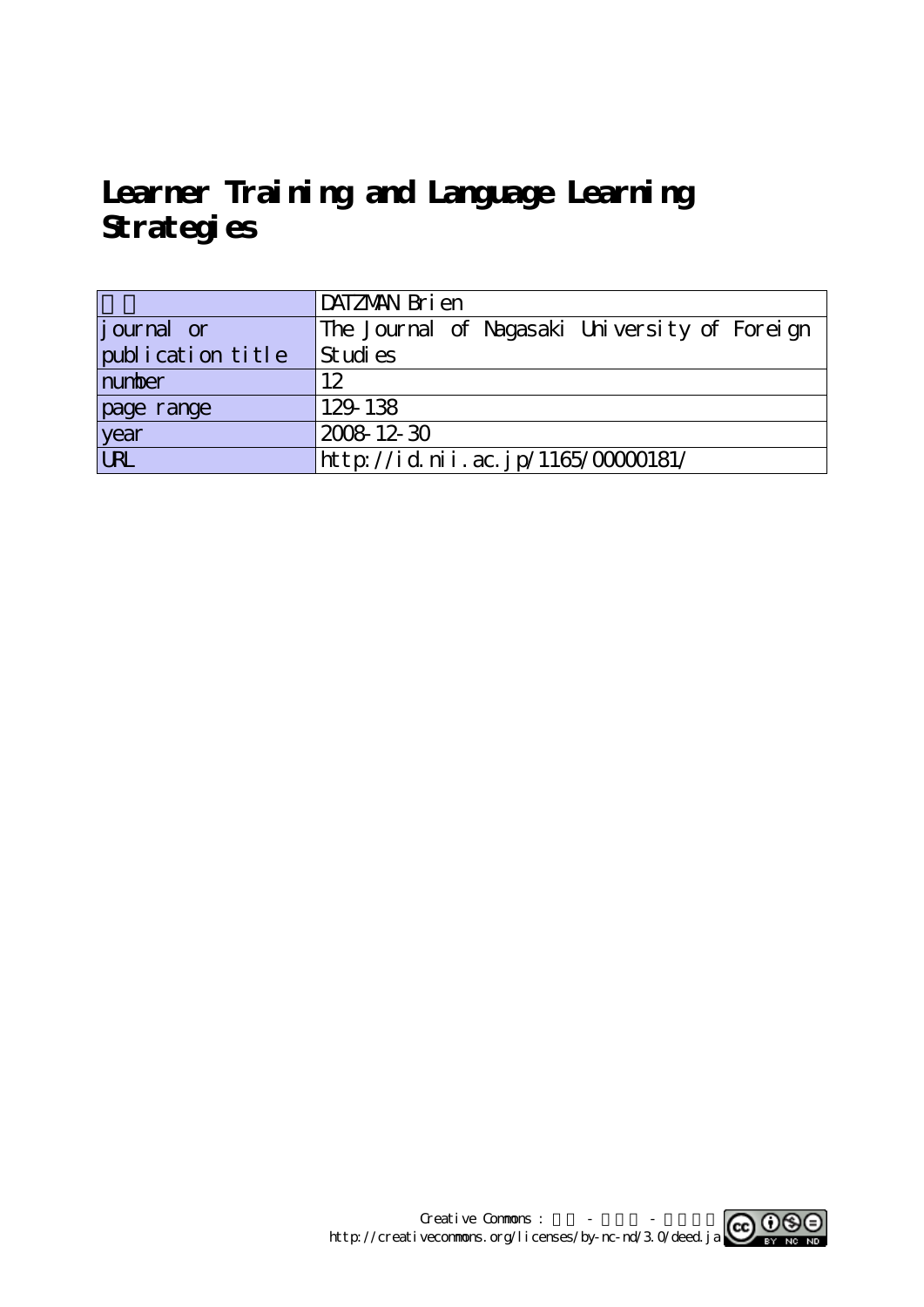# **Learner Training and Language Learning Strategies**

# Brien DATZMAN

#### 要 約

本稿は、日本における言語教室での学習者への言語教育方法に対する可能性を考察したものである。 言語教育では主に、学習者に道具を使用させ、各自の学習過程を改善していく事を考慮している。過 去の論文を再検討することにより、言語学習の概念と、教室での言語教育方針の使用の定義の考察を 促進する。本稿では特に、学習方法とコミュニケーション方法の違いに注目する。二つの主な学習方 法について、直接的、また間接的に論議する。直接的方法は目的言語の取得と利用について論議し、 また、間接的方法は、学習者個人の学習過程と調和する方法を示している。両方の方針はほとんどの 教室内では明らかに見ることができるが、それらの方針を使用する、という学習者教育は行われてい ない。最後に、学習者教育の論議は、日本の高校での言語教育の実例で示している。

### **Abstract**

This article looks at the potential for learner training in language learning strategies in the Japanese classroom. Learner training is primarily concerned with equipping students with tools to control and improve their own learning processes. A review of the literature helps define the concept of learner training and the use of language learning strategies in the classroom. Specifically focusing on the difference between learning strategies and communication strategies. Two Primary categories of learning strategies are discussed, direct and indirect. Direct strategies deal with the use and production of the target language while indirect strategies help learners to coordinate their own learning process. While both types of strategies are evident in most classrooms learner training in the use of the strategies does not always accompany them. Finally, following a discussion of the issues involved in learner training is an example of learner training in a Japanese high school.

### **What is learner training?**

Learner training is a concept that has been increasingly explored and focused on since the 1970's when studies were carried out on the good language learner and their styles and preferences (Rubin,1975; Stern, 1975; Naiman et.al, 1978). Their purpose was to find out what characteristics made up good language learners. These studies came away with extensive lists of strategies that were used by good language learners. By identifying the strategies used by the good language learner it was assumed that these strategies could then be imparted to the less successful language learner. These studies sparked a great interest in the communicative teaching language community,and today learner training can be seen as a developing field with practical implications for the language learning classroom. Learner training, also referred to as strategy training, is the application of both learning and communication strategies to classroom learning (Brown,2000: 130). O'Malley and Chamot (1990: 43) note that the distinction between learning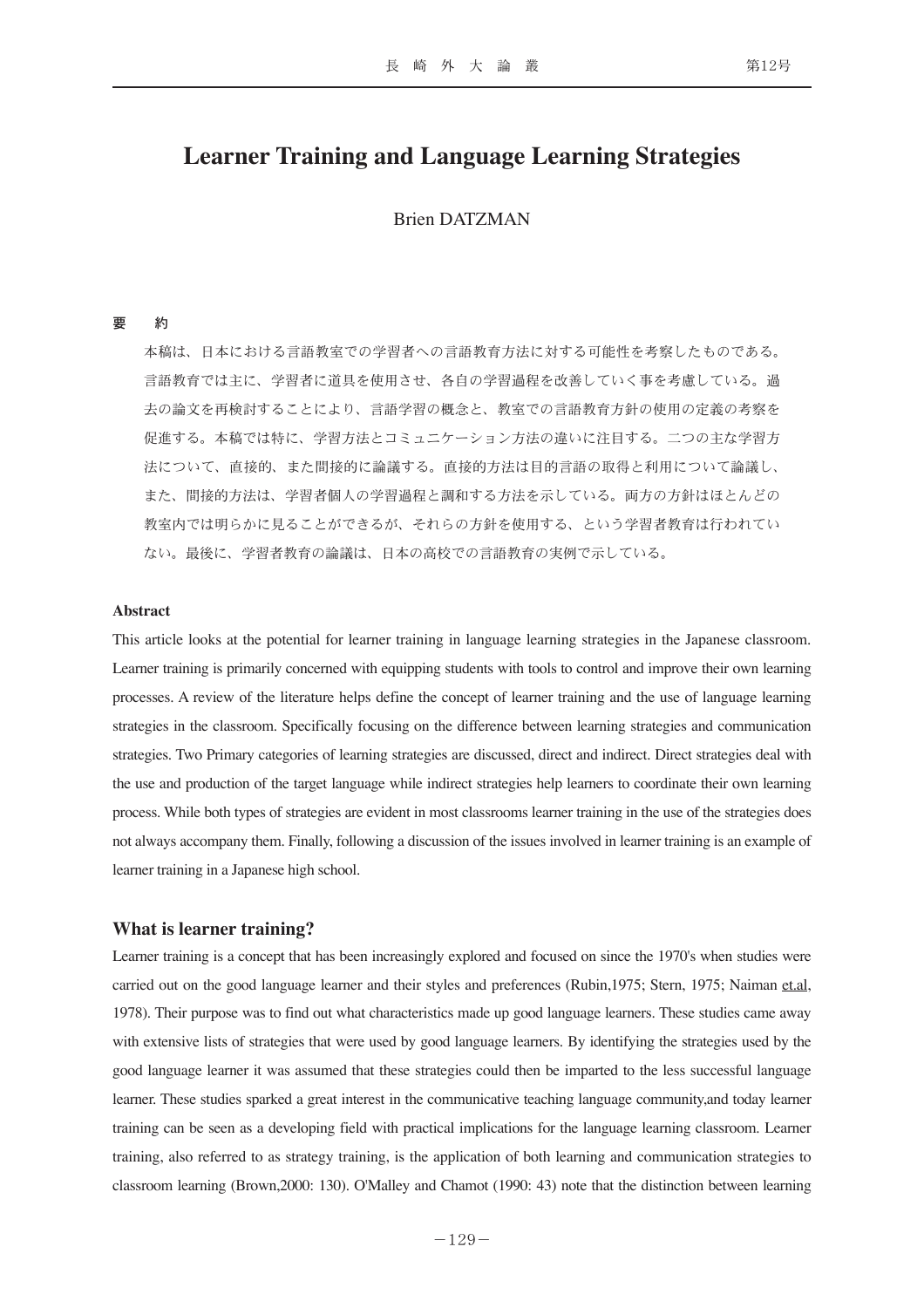and communication strategies is an important one to make in second language acquisition. Learning strategies are focused on language acquisition, while communicative strategies are focused on language use. Learning strategies are motivated by a desire to learn the language and communicative strategies are motivated by a desire to communicate in the language. Although they are defined separately, there are significant overlaps between the definitions of learning and communicative strategies.

# **WHAT ARE LEARNING STRATEGIES**

Oxford (1990: 8) defines learning strategies as "specific actions taken by the learner to make learning easier, faster, more enjoyable, more self-directed, more effective, and more transferable to new situations." In essence, learning strategies are what learners use to learn. At least one learning strategy is used in every learning task (Nunan:182). However it is often the case that most students and teachers are not fully aware of the strategies they are using or the range of strategies they could use for a particular task. Therefore learning strategies can further be defined as subconscious or conscious actions and techniques that are used for learning. Although learning strategies are by definition actions taken by the learner, they can be influenced by the teacher. That is to say, they are teachable (Oxford, 1990: 9).

# **TYPES OF LEARNING STRATEGIES**

Rubin (1975) developed two primary categories of learner strategies, those that directly affect learning and those that indirectly affect learning. Those which directly affect learning are strategies such as classification/verification, monitoring, guessing/inductive, deductive/ inferencing and practice. Those which indirectly affected learning were creating opportunities for practice and production tricks. This classification scheme was based on interviews with good language learners (O'Malley & Chamot, 1990: 3). More recent classification schemes have been largely based on interviews with experts in the field of cognitive psychology and usually include cognitive,metacognitive, and social/affective strategies (O'Malley & Chamot, 1990: 44). A recent and extensive classification scheme often cited comes from Oxford (1990). Oxford has identified six major categories of learning strategies under the two headings, direct and indirect.

### **Direct Strategies**

Direct strategies are ones that directly deal with the target language. They are specific actions that learners can use to internalize the language (Nunan: 170). Oxford (1990: 14) divides direct strategies into three groups: memory, cognitive, and compensation strategies.

*Memory strategies* – strategies that help the learner store and retrieve information. These are important in helping students sort through and remember the large amount of information given to them.

*Cognitive strategies* - strategies that enable learners to understand, produce and apply new language by various means. They are often found to be the most popular form of strategy used by language learners(Oxford 1990: .44) *Compensation strategies* -strategies that enable learners to use language despite a lack of knowledge of the language. These strategies are some of the most important for beginning and intermediate students , as they may give students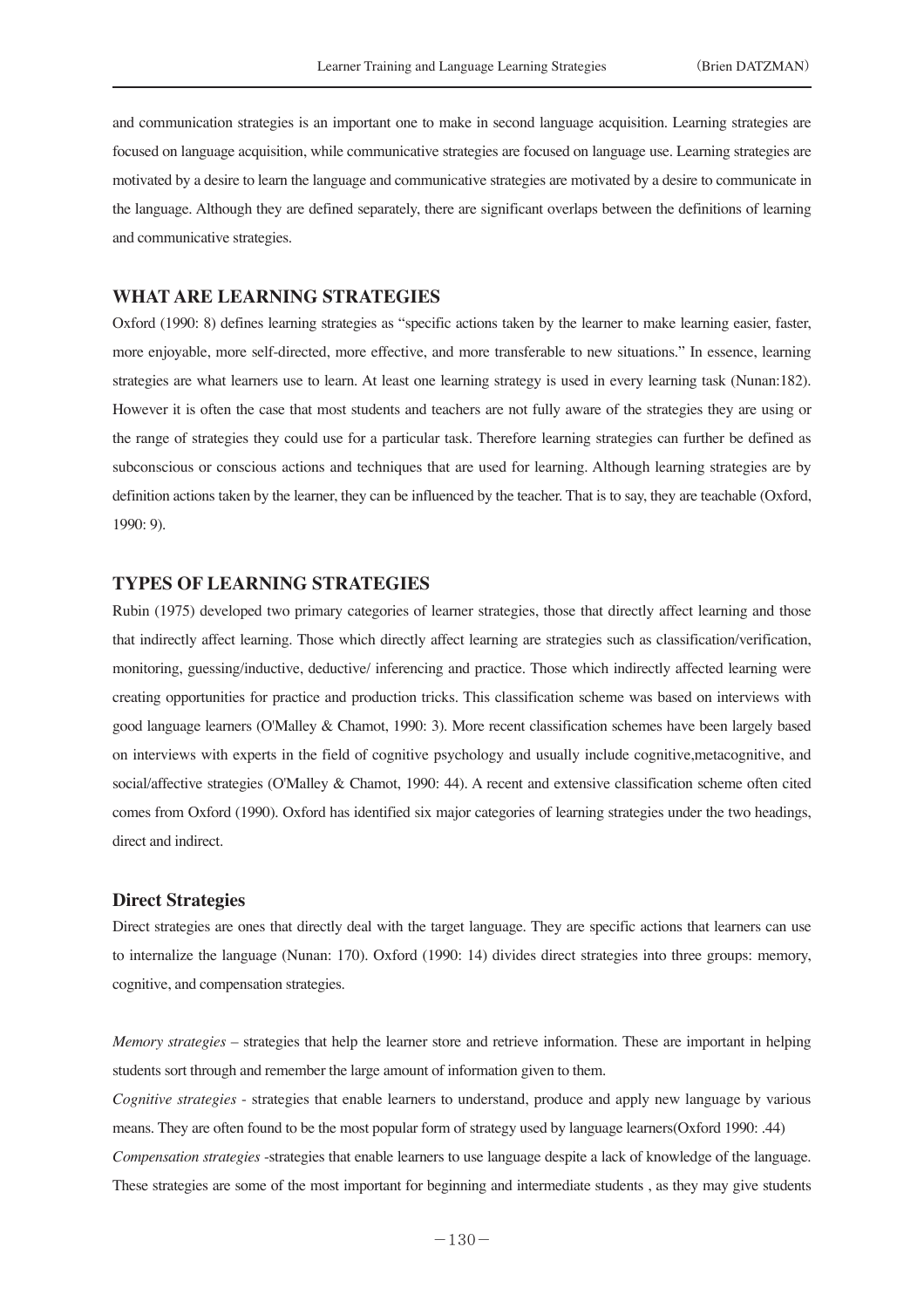the ability to communicate.

### **Indirect strategies**

Indirect strategies help learners to coordinate their own learning processes. They support and manage learning without directly involving the target language. Oxford also divides these into three groups. *Metacognitive strategies* -strategies that allow learners to control their own cognition. Research shows that these strategies are essential for success, and used sporadically (Oxford, 1990: 138) *Affective strategies* - those that deal with emotions, attitudes, motivations and values. These are one of the biggest influences on a learners success or failure. Good language learners can be seen as those who know how to control their emotions and attitudes about learning. These strategies can help learning become more enjoyable. Although most researchers find these strategies to critical to the learning process they seem to be rarely used (Oxford 1990:143) . *Social strategies* are those that deal with the social aspect of learning. These strategies provides students with indirect feedback, practice opportunities, and a strong motivation factor. Importance of Learner Training Learner training is important because it aids learners in creating self-direction and autonomy in the learning process. It gives the learner more control over learning which can lead to greater motivation. Numerous studies have been done to show the positive correlations between effective learner training and successful language learning. Rubin (1975) and Naiman's (1978) studies were based on the idea that more effective learners differed from less effective learners in their use of strategies. Green and Oxford (1995) found a significant relationship between strategy use and learning success. Nunan (1997) reports that self report/self monitoring among university students in Hong Kong led to greater sensitivity to the learning process. O'Malley and Chamot's (1990) study also suggests that effective learners not only use strategies, but they know why they are using them. It has also been seen that a problem with less effective learners is not that they don't use strategies, but that the way they apply them is in a random, unconnected, and uncontrolled manner (Jones,1987). The difference between effective and less effective learners can be seen in the number and range of strategies used, in how they are used, and students metacognitive understanding of the task. If students are provided with appropriate strategies to learning tasks it can lead to a higher expectation for success. This will then lead to higher motivation, self-confidence, and self-efficacy.

# **ISSUES IN LEARNER TRAINING**

#### **Separate vs. Integrated instruction**

There are two schools of thought on how learner training should be implemented. One argument is in favor of separate training programs, while the other is in favor of integrated training programs. Separate training programs has a focus solely on developing strategic processing skills. The rationale for this is that strategies are applicable to many contexts. The other calls for integrated instruction and argues that learning in context is more effective and provides immediate applicability of strategies to the task at hand. Proponents of integrated training argue that this kind of training will lead to a transfer of strategies to similar tasks encountered (O'Malley & Chamot:152).

# **Direct vs. Embedded instruction**

Direct instruction informs students of the value and purpose of strategy training. Embedded instruction provides students with activities and tasks designed to elicit the strategies being taught, but without giving them reasons as to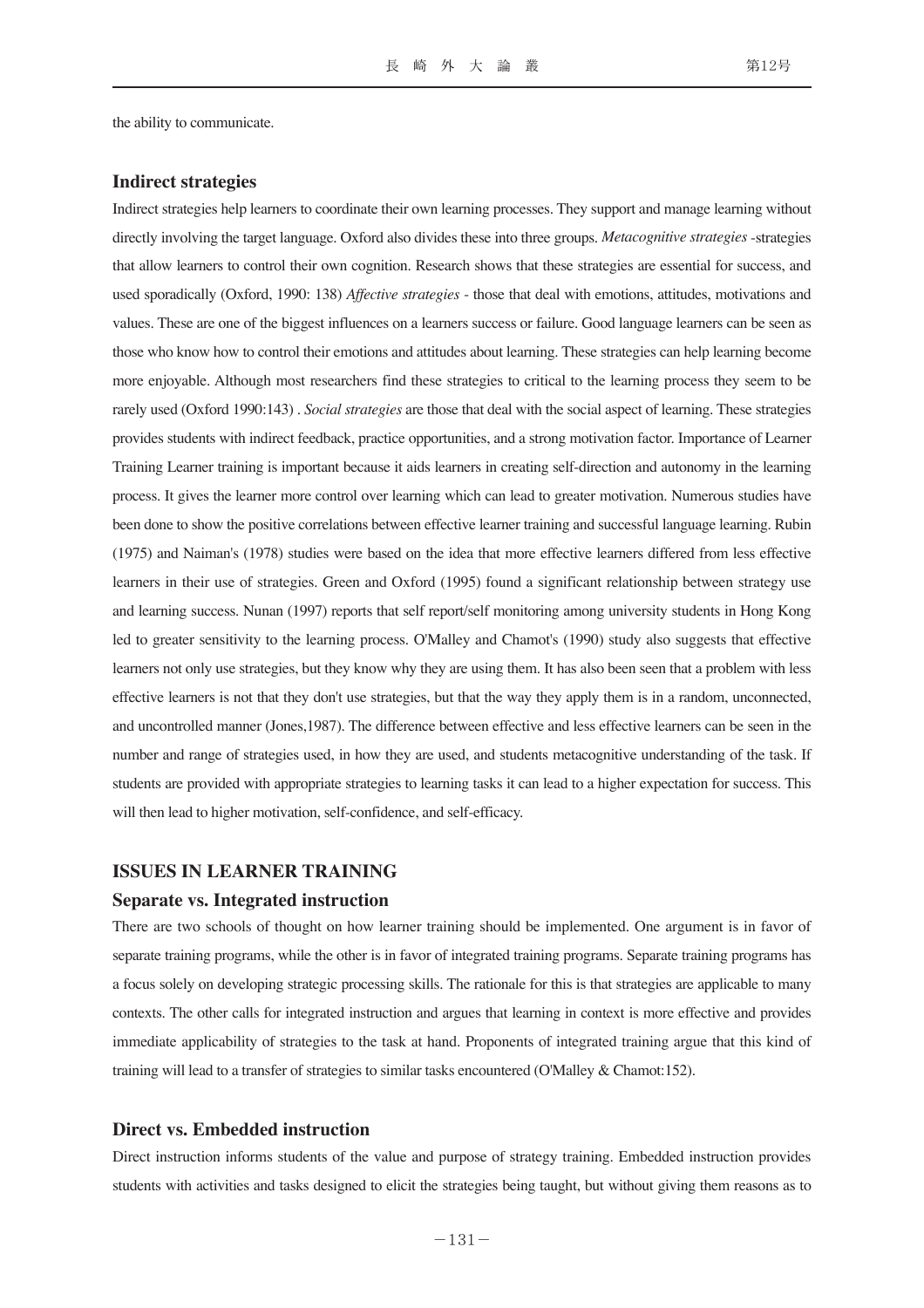why it is being taught. Embedded instruction may be the more attractive choice for many teachers since little training is needed, but direct instruction is recommend by many researchers (O'Malley & Chamot: 153).

### **Language Proficiency**

When can strategy training most effectively be initiated? Many students may not have the language ability to deal with the terminology associated with learner training. In this case it may be best to have it implemented in the students native language (O'Malley & Chamot: 160). If this is not possible, instruction dealing with strategy training may have to be delayed.

# **Student characteristics**

Students age, proficiency level, motivation, cultural background, learning style, and prior education may all play an important role in their ability to learn strategies. These are significant factors that may define the ease or difficulty with which new strategies can be trained, and should be considered when applying learner training (Oxford, 205).

# **Teacher training**

Most effective strategy instruction appears to include demonstrating when a given strategy might be useful in addition to how to use and evaluate it (Nunan: 173). There are also issues concerning whether strategies being taught are relative to the task at hand and how well the tasks fit the learner's style preferences. These are all issues that would have to be solved through some form of teacher training. This was just a brief description of the more important issues involved in learner training and is intended to give the reader an idea of what entails learner training. For a more indepth look at these issues it is suggested readers look into some of the extensive literature on the subject (for example see O'Malley & Chamot, 1990)

### **Learner training at a Japanese high school**

## **Teaching at a Japanese high school**

I teach at a high school in Japan. There are about 1000 students and I mainly teach the first and second year students, though I am sometimes called upon to help out with the third years lessons. Student ages range from 15 to 17 and they have had three to four years of english as a foreign language. Three years at the junior high school level and, in the case of the second year students,one year at the secondary level. Ninety percent of the students are male. Students can mostly be classified as being between the beginner and pre-intermediate stages of proficiency. Students are required to attend three English classes per week. Two with a focus on grammar and one with a focus on speaking, called oral communication (OC). All classes are 50 minutes. Although I am occasionally asked to participate in the grammar focused lessons the focus of this paper will be on the OC class.

### **Oral Communication Class**

OC is a team taught class. Team teaching meaning one teacher is a native Japanese teacher of English (JTE) and the other is a native English teacher (ALT). There are five JTE's at the school and one ALT. At first arrival to the school I was given model lesson plans and a textbook to base lesson plans on. These plans were strict interpretations of the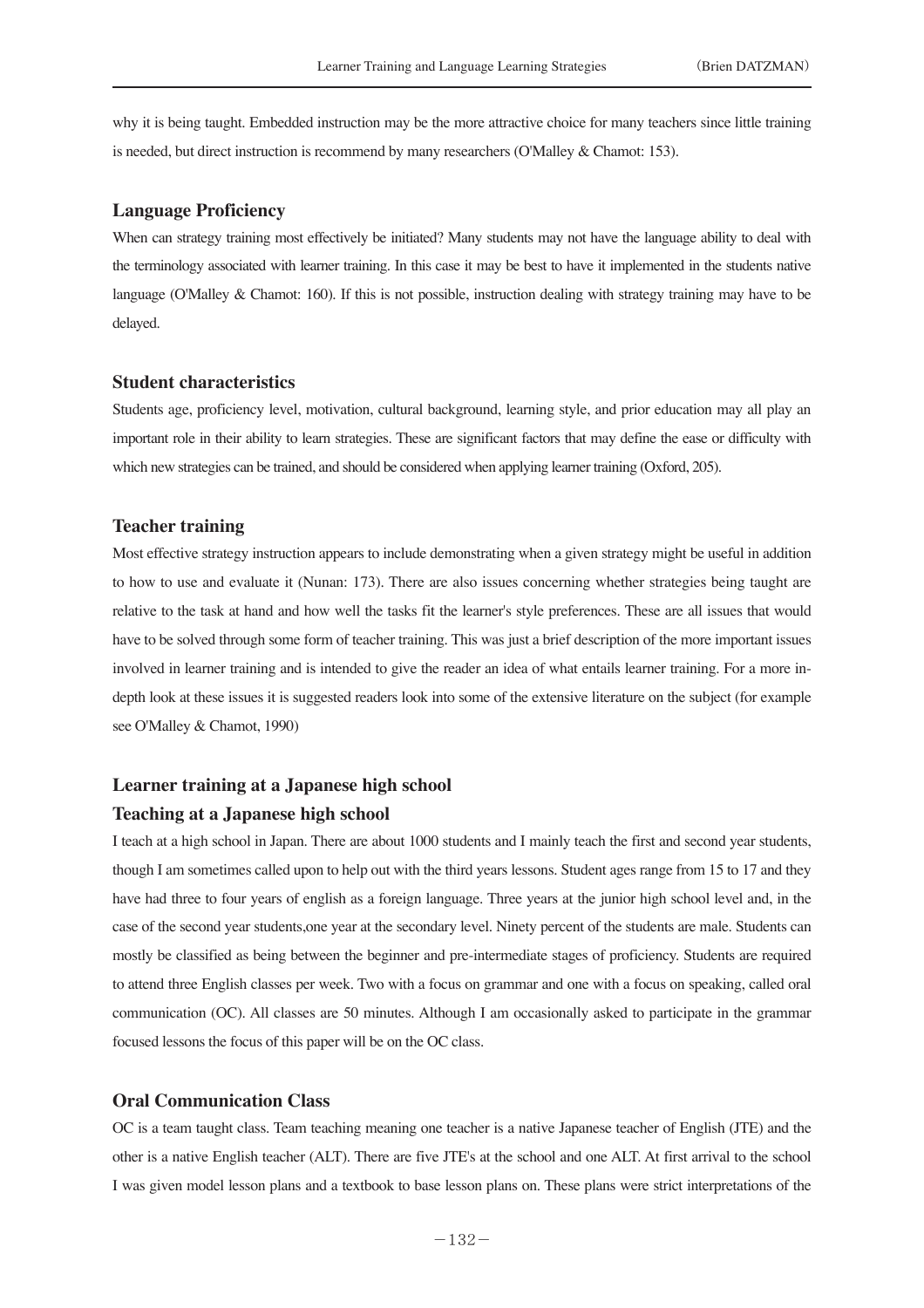PPP approach with room in the beginning for an introductory game or activity, often left up to the ALT. As time has passed I have been given the freedom to create my own lesson plans with the provision that the plans be based around the textbook. Within these lesson plans I have identified various learning strategies that come under both categories of direct and indirect strategies, as defined by Oxford, which we use in the classroom. It must be stated that specific examples given from my lessons here are just that, examples. They are intended to provide a representative view of strategies that are often found in the classroom.

# **Direct strategies found in my lessons**

# **Grouping and Labelling Exercise**

I have often presented the class with lists of vocabulary words from the day's lesson and previous lessons that they have to place in the correct categories. Sometimes the categories were given and other times they have to create their own categories. Students usually work in groups , and there is often a race to see which group can finish the categories correctly first. This activity helps students place new and old vocabulary words into a meaningful context that is organized. Grouping and labelling can provide students with a way to sort information and reduce it to smaller units that are easier to remember. Although this task is performed often in class the advantages of grouping and labelling, as stated above, was never discussed. The learner could benefit from a discussion before, during , and after about the benefits of grouping and labelling.

# **Cognitive Strategies**

### **Where Am I?**

For this listening task I made a map of the city and gave copies to each student. This gets their attention right away as they notice places around their own city on the map. I then think of a place I'd like to go and describe the city as I walk so students can follow the path chosen. Sometimes I stop and ask students where do you think I'm going, and other times I wait until the end and ask where am I, and and what will I do there. Students then work in groups to make their own path and present it to the class. This particular activity uses various cognitive strategies such as using resources, practicing naturalistically, and note taking. It also encourages other strategies such as guessing, using imagery, cooperating with peers, and paying attention.

### **Compensation strategies**

# **Jigsaw Reading**

In this reading task I give students a story, usually related to a lesson in the textbook, that is cut up into separate sentences. Students , usually in groups of 3 to 4, are then asked to put the story together in the correct order. Before beginning this activity I usually review with students words that mark time and order, such as first and second, before and after. This lesson works well for helping students use linguistic clues, structural clues, and background knowledge. In addition stories are usually presented with a short intro by the ALT or JTE about the subject matter. For this particular lesson the story was about a trip I took in Japan. Another layer might be added to this activity by adding preview questions, such as why did I go to that particular place? As is the case with both memory and cognitive strategies the training is embedded. There is a discussion about key words before the lesson, but it is not made clear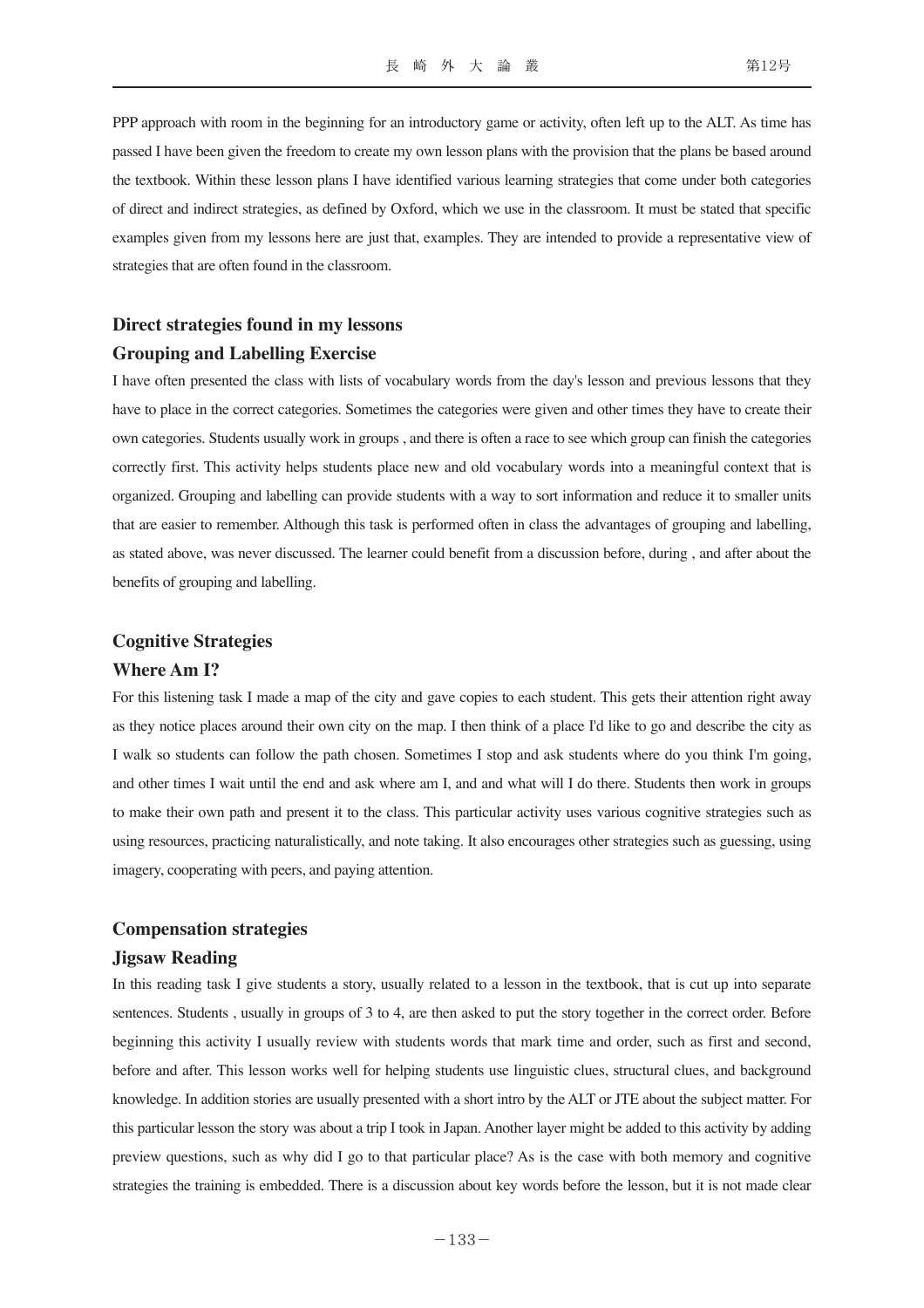how this skill could help students in other learning situations. Students are therefore not made aware of how this strategy can be transferred to other tasks.

### **Indirect Strategies**

On a macro level I start each year with the class devising a goal for the whole class. Often these are simple goals, such as this year we will have fun in OC, or this year we will speak more English in class. Though they are simple goals, I find it important and effective in setting a tone for the year. On a micro level almost all lessons, as well as the activities and tasks within, are begun with a discussion about the purpose of that particular lesson.. Often it is a simple introduction statement such as , "today we will be practicing talking on the phone". Sometimes this entails reviewing past material, such as key vocabulary words or phrases, that will be linked into the days lesson. Students are always encouraged to seek practice opportunities whether it is talking more with me, watching a movie in English, listening to music in English, or looking up English websites. In the city where the school is located there is a US naval base and students are encouraged to and often do listen to regular broadcasts. In addition to these suggestions whenever possible I give students in class projects that require them to write letters to, or read letters from, foreigners. I have set up a pen pal system with a school in the USA and had them write letters to aid workers in disaster areas. Underlying all of these activities are numerous direct and indirect strategies that would be better understood by the learner if they were discussed. Many students may not be aware of the importance behind these meta cognitive strategies, and therefore be less likely to utilize them on their own.

### **Affective Strategies**

Looking through and thinking about past lessons I have found only one strategy that has been used to lower students anxiety, laughter. Through role playing, skits and active exercises involving gestures and other physical movements the tension that can sometimes be felt in a foreign language classroom is lowered. Students could benefit more from knowledge of a variety of techniques for lowering anxiety, such as listening to music or deep breathing exercises. In class students are always given positive statements of encouragement, but might benefit more from learning how to make positive statements about themselves. Many students in my classes are apathetic and discouraged when it comes to English. This could be due to many factors too lengthy for a discussion here, but positive self encouragement could go a long way in turning that around.

# **Social Strategies**

In my classes I find a great deal of the language deals with social strategies. Students are encouraged to, and do, ask questions when they don't understand, need something repeated, or need something to be said slower. This is encouraged in the beginning of the year with a half a class being spent on the introduction of these phrases to the classroom. They are also provided with a print with these phrases in both English and Japanese. Many students have them memorized and if they don't they have the print in their notebook to refer to. Most activities and tasks are done in pairs or group work and students are encouraged to work together to complete them. Lessons are prepared with the mindset that cultural points be worked in whenever possible. Part of the job description of the ALT at the school is to be a cultural liason between the students and your home country.While all of these social strategies are present,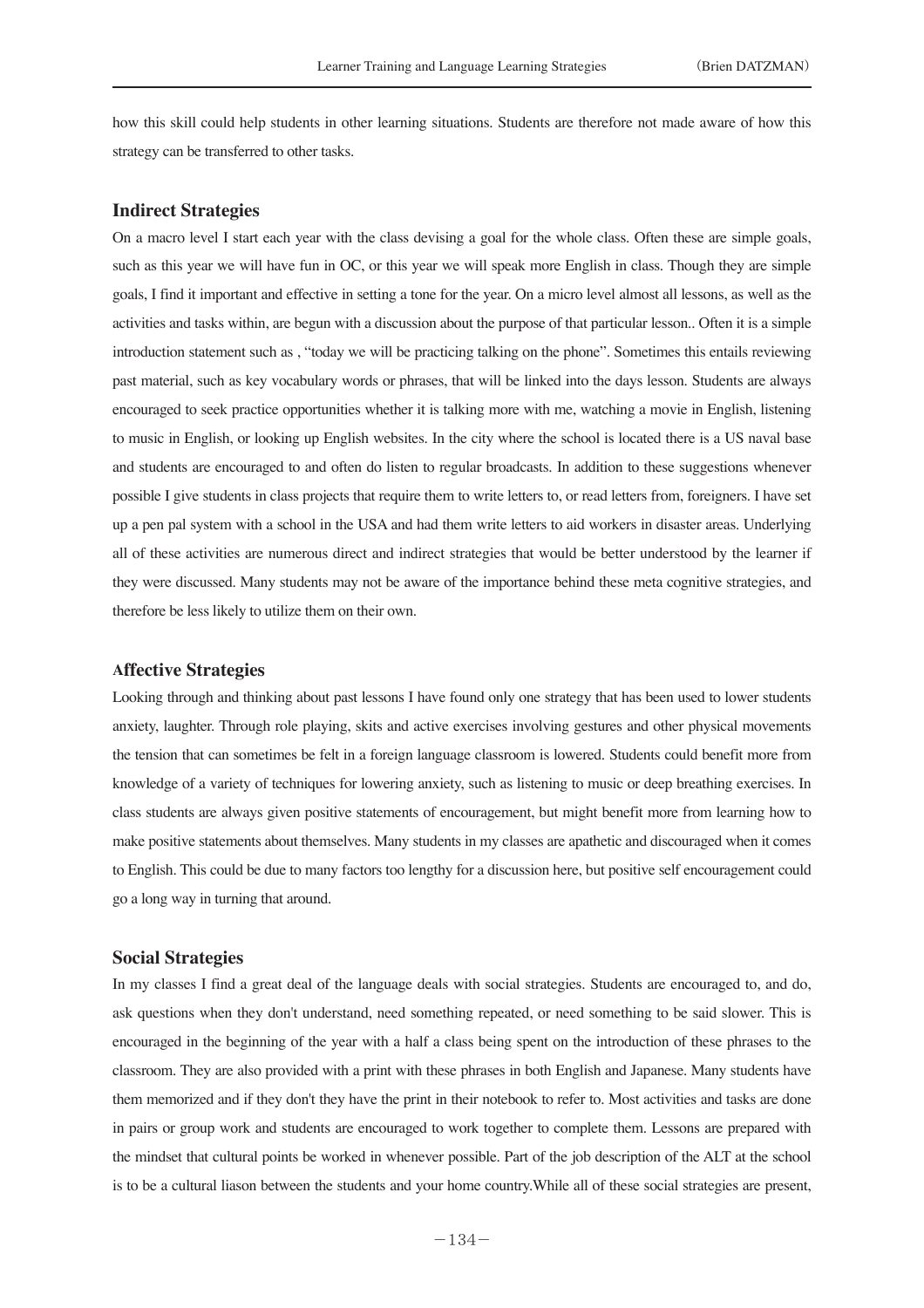and sometimes explained, in the classroom more time could be spent in class discussing and modeling how these strategies can help them outside of the class as well. Without proper knowledge of how these strategies can be utilized students may not transfer them to their own personal language learning experience.

#### **Learner training importance in Japan**

In recent years there have been some studies done in Japan which suggest strategy training as an answer to frustrations with language learning (Rausch, 2000; Burden, 2002). Many students feel a lack of control in their learning process which can lead to less motivated student. In my own context I have heard the frustrations of many students about how they can't learn English because they don't know how, and it is clearly evident that many students have already given up after three years of English at junior high school. A logical answer to this problem would be to give students the knowledge and power through step by step instruction of learning strategies to take control of their own learning. Having the ability to take control of their own learning will lead to a more self-confident, self-efficient,and motivated student (Oxford:10)

### **Summary**

Through an examination of the strategies above and their role in the classroom, and researching other possible strategies that haven't been utilized, it has become clear that while strategies do have a strong underlying presence in my classes they may not be having their desired effect. Students have more than likely been practicing many of the strategies listed above, if only because many of the tasks and activities require them to. There is also the possibility that many students do not fully understand how to put these strategies into practice. All lessons are started with a goal of producing a learner who will be able to practice, study, and use English more productively on their own. In essence, aid them in becoming autonomous learners. Adding discussions and activities before, during, and after the tasks that contain them would be very beneficial to the students at my school. Classes are only once a week for fifty minutes. This is a limited amount of time and could be better spent detailing and practicing strategies for learning English. The difference between being successful or not for some learners, if not all, may be in the highlighting, detailing, and discussion of strategies.

# **Issues in Learner Training at a Japanese high school Implementation**

Working at the school and being given the freedom to create lesson plans based around topics in the textbook does not give me the ability to just begin learner training. Learner training is still a rathernew concept being researched and its validity, though quickly becoming more and more valid, is still being tested around the world. Implementing learner training into the classroom would and should require discussion, research, and training for all teachers involved.

# **Language Proficiency**

Being an ALT allows for the added advantage of having a native speaker of Japanese in the classroom. My students are still beginners and probably do not have the language proficiency needed to talk about strategy training.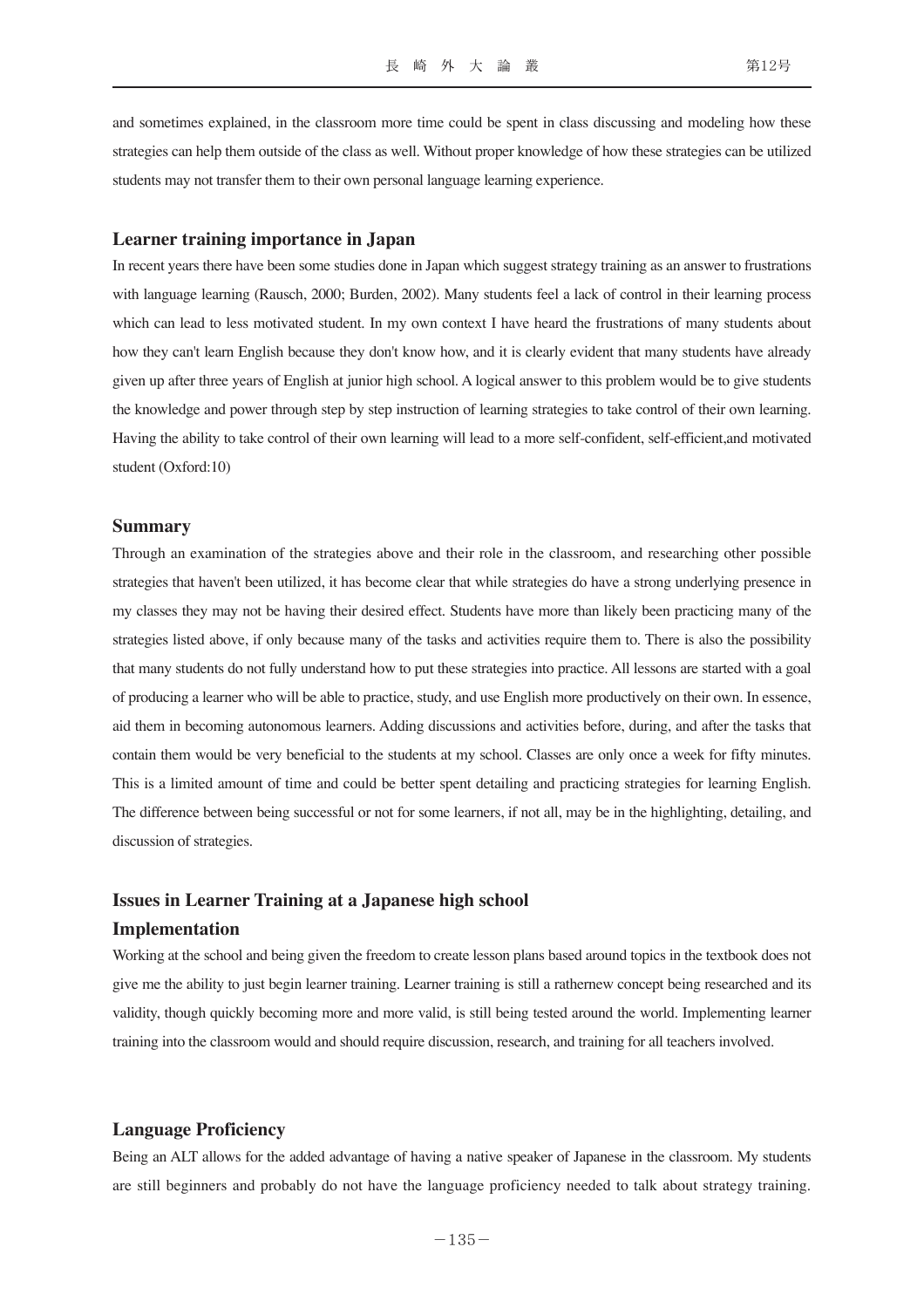Introducing this language slowly into the classroom with discussion and explanation in Japanese could provide a larger benefit for the students.

## **Teacher Training**

More information is needed about students learning styles, preferences, and use of strategies. This information may be attained through any one of various activities, questionnaires, and interview procedures found while researching learner strategies(Oxford, 1990; Brown, 2001, Nunan, 1990). Many of these answers may or may not be determined by the students cultural background, but it is something that calls for further research. In addition to ascertaining information about students I might also consider thinking about furthering my own teacher training in this field.

# **Conclusion**

It has come to my attention that many of the activities and tasks used in my own lessons have numerous strategies underlying them, and that these strategies should be taking a more central role in the classroom. By bringing these strategies to the forefront, discussing them and applying them in a more structured, detailed manner students may begin to take more control of their learning processes.

datzman@tc.nagasaki-gaigo.ac.jp brien.datzman@gnail.com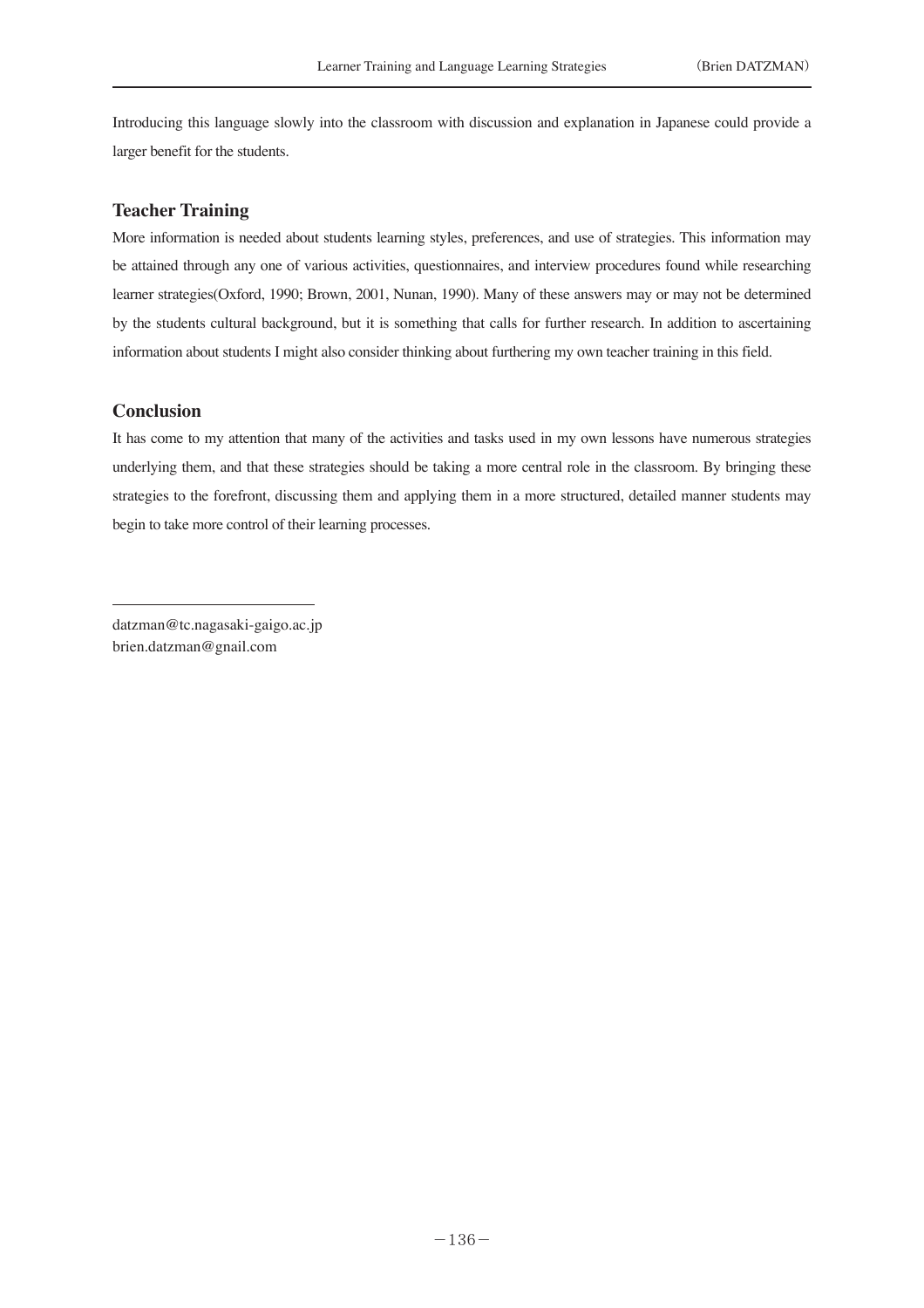### **References**

**Brown, H.D.** (2000) *Principles of Language Learning and Teaching* 4ed. , New York: Longman

**Brown, H.D.** (2001) *Teaching by Principles: An Interactive approach to language Pedagogy*, New York: Longman **Burden, P.** (2002) 'A Cross Sectional Study of Attitudes and Manifestations of Apathy of University Students Towards Studying English'. The Language Teacher, Vol. 23, No. 3. [online] Available at http://www.jaltpublications.org/tlt/articles/2002/03/burden (Accessed 10 January 2007)

**Green, J. M.,** and R. Oxford(1995). 'A closer look at learning strategies, L2 proficiency, and gender' TESOL *Quarterly*, 29,2; 261-297. Cited in Nunan(1990)

**Jones, B,** A Palincsar, D. Ogle, and E. Carr 1987 *Strategic Teaching and Learning Cognitive Instruction in the Content Areas*. Alexandria, Va; Association for Supervision and Curriculum Development. Cited in Nunan (1990)

**Naiman, N,** Frohlich, M., Stern, D., and Todesco, A. (1978) *The Good Language Learner*. Toronto: Ontario Instititute for studies in Education.

**Nunan, D.** (1999) *Second Language Teaching & Learning*, Boston: Heinle & Heinle Publishers.

**O'Malley, J.M. And Chamot, A.U.** (1990) *Learning Strategies in Second Language Acquistion*. Cambridge: Cambridge University Press.

**Oxford, R.** (1990) *Language Learning Strategies: What Every Teacher Should Know.* New York: Newbury House.

**Rausch, A** (2000) 'Improvement in English education from a Learning Perspective: The teachers view versus the students view' The Language Teacher, Vol. 24, No. 6 (Online) Available at http://www.jalt-publications.org/tlt/articles/ 2000/06/rausch (Accessed 10 May 2007)

**Rubin, J.** (1975) "What the good language learner can teach us" In TESOL *Quarterly* , Volume 9, pp. 41-51